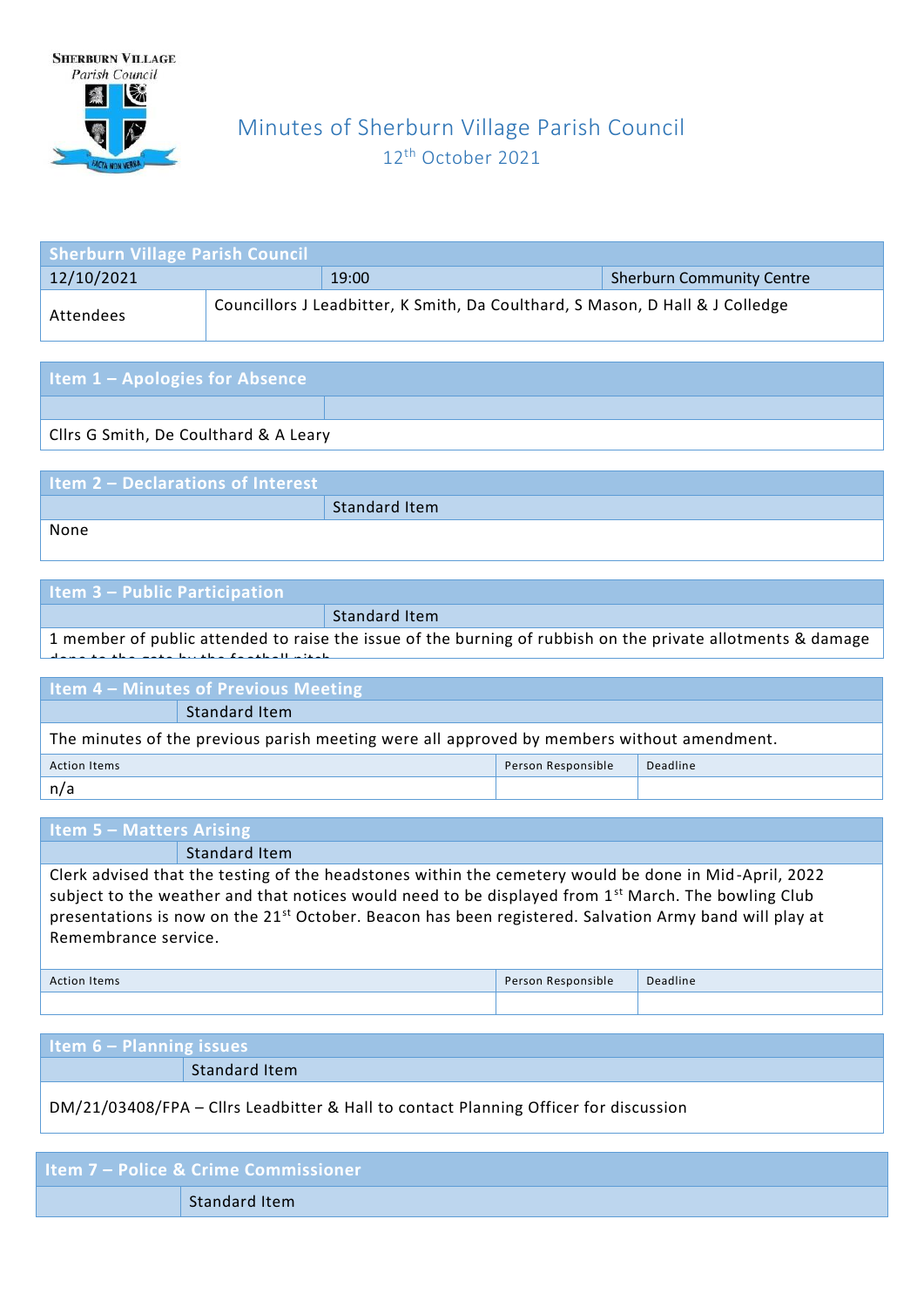#### The Clerk advised that the Police Figures were only basic at present due to the current crisis.

## **Item 8 – Correspondence**

Standard Item

#### Memorials – approved

Allotment – Correspondence received regarding some of the surrounding fences from the homes which have been attached to the fencing surrounding the allotments which have screws and nails protruding. Cllrs to look at and report back

Beautiful Durham – Clerk advised that village had been awarded a "Special Commendation" for the displays

| Action Items                                     | Person Responsible | Deadline |
|--------------------------------------------------|--------------------|----------|
| Memorials - Advise approval<br>Allotment fencing | Clerk<br>Cllrs     |          |

#### **Item 9 – Financial Matters** Standard Item

#### The clerk presented the financial report which was discussed and approved.

| <b>Action Items</b> | Person Responsible | Deadline |
|---------------------|--------------------|----------|
|                     |                    |          |

## **Item 10 – Mining Memorial**

| Cllr Leadbitter advised that there was no update available. |  |  |  |
|-------------------------------------------------------------|--|--|--|
| Deadline<br>Person Responsible<br>Action Items              |  |  |  |
|                                                             |  |  |  |

### **Item 11 – Queen's Platinum Celebrations**

Clerk advised that the Beacon lighting had been registered and would need to be lit at 9.15pm on 2/6/22. Cllr Leadbitter advised that a new bottle would need to be purchased for the event. Action Items Person Responsible Deadline

| Item 12 - Defibrillator                                                                                                                                                                                                                                                                                                                                                                                                         |  |       |  |  |
|---------------------------------------------------------------------------------------------------------------------------------------------------------------------------------------------------------------------------------------------------------------------------------------------------------------------------------------------------------------------------------------------------------------------------------|--|-------|--|--|
|                                                                                                                                                                                                                                                                                                                                                                                                                                 |  |       |  |  |
| JL has been in touch with GW regarding the installation at the Leisure Centre. GW has advised that he will look<br>after & maintain it and that there is no issue with the use of power. Electrician has visited the site and the PC<br>is awaiting a quote for the work. Clerk to advise football teams. The Community Centre is in the process of<br>applying for grants for one to be placed on the outside of the building. |  |       |  |  |
| Deadline<br>Person Responsible<br><b>Action Items</b>                                                                                                                                                                                                                                                                                                                                                                           |  |       |  |  |
| Football teams.                                                                                                                                                                                                                                                                                                                                                                                                                 |  | Clerk |  |  |

|  |  | Item 13 - Recruitment of new Clerk |  |  |
|--|--|------------------------------------|--|--|
|--|--|------------------------------------|--|--|